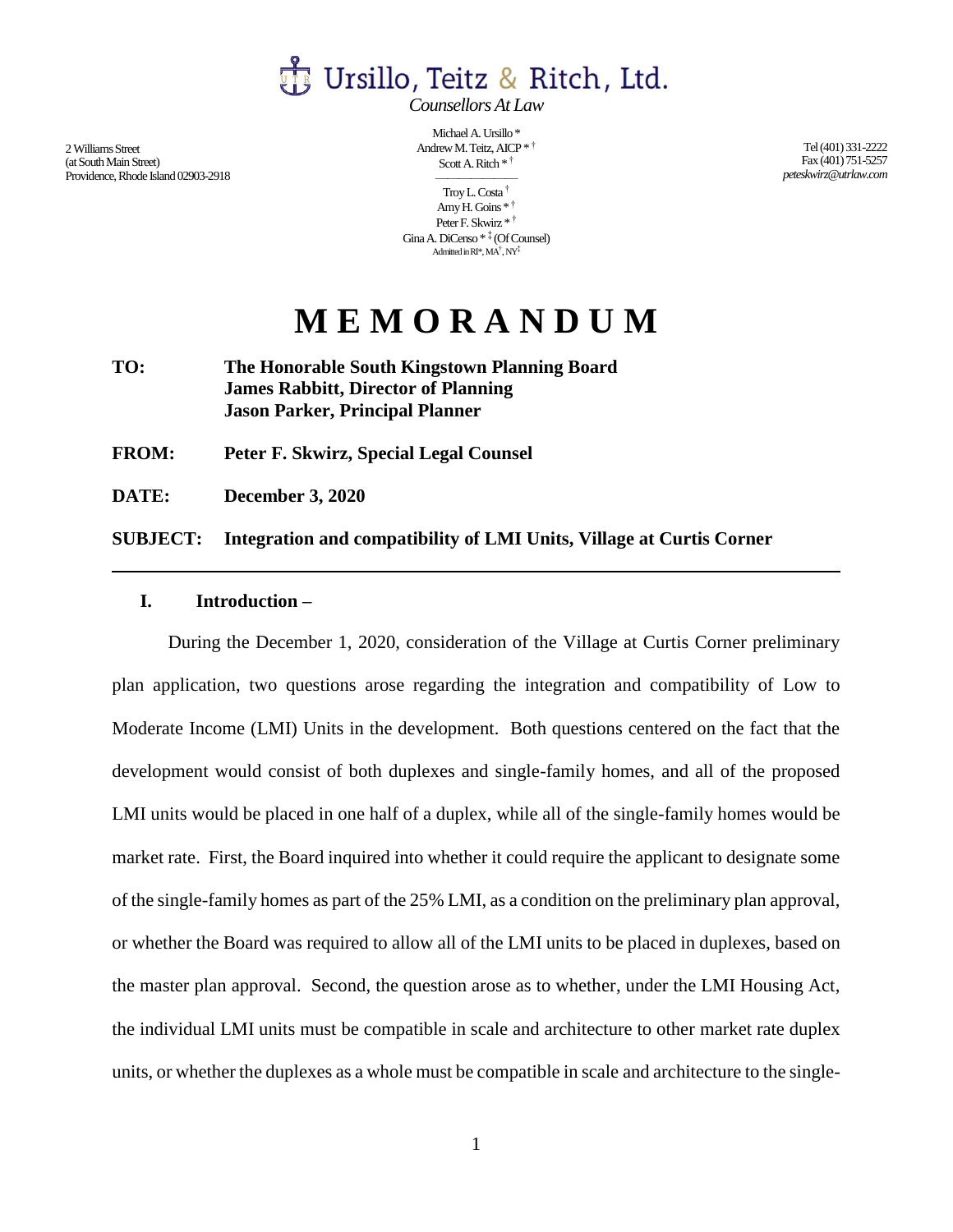family homes, or whether the LMI units must be compatible in scale and architecture to the singlefamily homes. This memorandum is addressed to both of those questions. The short answer to the first question is that the Board cannot alter the placement of LMI units in the duplexes at this stage of review. The short answer to the second question is that the LMI units must be compatible with both the market-rate duplex units and the single-family homes.

## **II. Based upon the master plan decision, the Board cannot require the applicant to restrict a portion of the single-family homes as LMI units in order to achieve integration.**

As the Board is aware, the Rhode Island Land Development and Subdivision Review Enabling Act divides the review of major subdivisions and land developments into multiple stages. The first stage where Planning Board approval is required is master plan review. RIGL 45-23- 32(23) defines the master plan as "[a]n overall plan for a proposed project site outlining general, rather than detailed, development intentions. It describes the basic parameters of a major development proposal, rather than giving full engineering details." The second approval stage is preliminary plan review. RIGL 45-23-32(35) defines the preliminary plan as "[t]he required stage of land development and subdivision review which requires detailed engineered drawings."

The reason for dividing review into these stages is to avoid the cost and time of producing and reviewing detailed engineering plans, for both the applicant and the Board, if there is some aspect of the overall concept that is a nonstarter. The other side of that coin is that, if an applicant obtains master plan approval, the applicant can take on the expense of having detailed engineering plans done, while relying on the fact that the overall concept of the application is approved and vested pursuant to RIGL 45-23-40(g). Pursuant to that statute, "[m]aster plan vesting includes the zoning requirements, conceptual layout, and all conditions shown on the approved master plan drawings and supporting materials." That is not to say that some aspects of the plan cannot change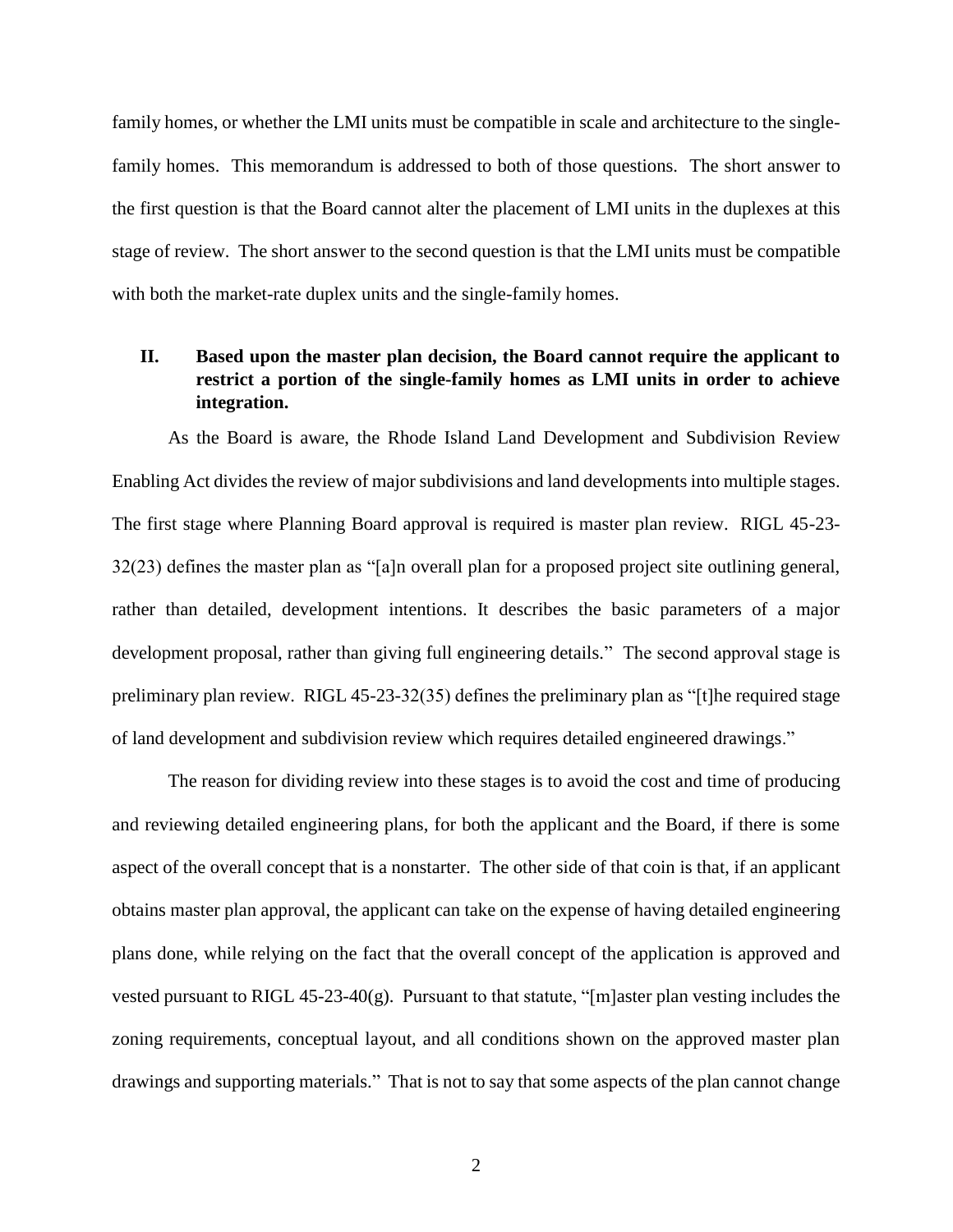at the preliminary plan stage, if the detailed engineering plans reveals a new reason why the plan must change. But, barring a newly discovered engineering impediment, the Board cannot revisit the aspects of the overall concept that were reviewed, approved, and vested at the master plan stage.

When considering a comprehensive permit application, the overall density, the number of LMI units, and the manner of providing the LMI units are all matters to be considered in the overall concept of the plan. These considerations are often essential to the economic viability of a proposal, which is why these major details are best addressed upfront, before the applicant produces and the Board considers the detailed engineering plans for the proposal. If an applicant failed to include these details in a comprehensive permit master plan application, the application would be incomplete. Without this information, the Board would not be able to make the finding required by RIGL 45-53-4(a)(4)(v)(C), which must be made for master plan approval of a comprehensive permit, that "[a]ll low and moderate income housing units proposed are integrated throughout the development."

Using a somewhat recent example to illustrate the point, on September 26, 2018, the Board issued a decision granting master plan approval for Fieldstone Farms, a comprehensive permit application that proposed 39 market rate single-family units and thirteen accessory apartment LMI units. In considering the Fieldstone Farm master plan proposal, the Board determined that placement of all the LMI in accessory units did not achieve the integration required by statute. Therefore, the Board put an explicit condition on the master plan approval that it did "not approve the provision of LMI Housing as accessory apartments. Therefore, the applicant shall submit a preliminary plan set which depicts the minimum of twenty-five percent of the single-household detached structures as deed-restricted LMI housing." With this condition on the master plan, the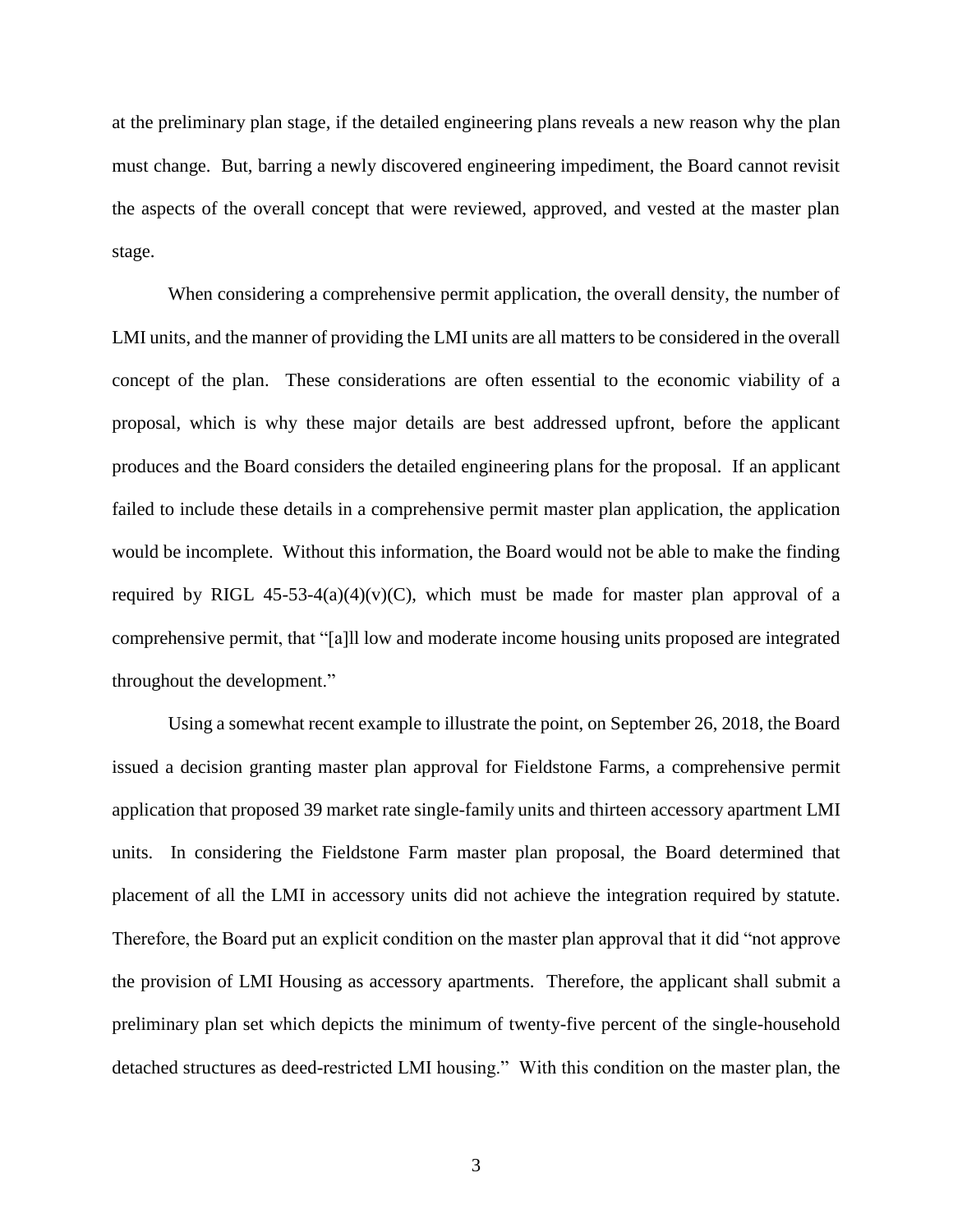Fieldstone Farms applicant chose not to proceed with the engineering required for preliminary plan, but instead appealed to the State House Appeals Board (SHAB). Of note, on appeal to SHAB, the Fieldstone Farms applicant argued that this condition should not have been addressed at the master plan stage and we opposed the applicant on that argument. Although a decision has not been rendered on that appeal yet, legal counsel for SHAB opined at oral argument that such conditions can and should be addressed at the master plan stage of review and should not wait until the preliminary plan stage.

Turning to the Village at Curtis Corner application, it appears that the integration concern of placing all of the LMI units in the duplexes was raised and addressed at the master plan stage. The minutes of the January 28, 2020 meeting, attached as **Exhibit A**, reflects the following exchange between Board member Murphy and Attorney Kenyon:

> "Mr. Murphy inquired if the affordable units will be spaced proportionally between the market rate and duplex structures and Mr. Kenyon indicated that those units would be within duplexes and would be confirmed at a later date. Mr. Murphy also asked if the affordable units would be constructed in the same size and finish as the market rate units and Mr. Petrucci indicated that from the outside there would be no difference in construction materials but that the market rate units are intended to have larger square footage. Mr. Murphy indicated that affordable units should meet the required standards for compatibility and integration."

At the February 25, 2020 meeting, the minutes of which are attached as **Exhibit B**, Attorney Kenyon again reiterated that there would be "one LMI unit per duplex building." The Board proceeded to approve the master plan submission without rejecting Attorney Kenyon's proposal. In approving the master plan, the Board found that "[t]he eight (8) low- and moderateincome housing units are integrated throughout the development, and are compatible in scale and architectural style to the market rate units within the project and with all required Conditions of Approval will be built and occupied prior to, or simultaneous with, the construction and occupancy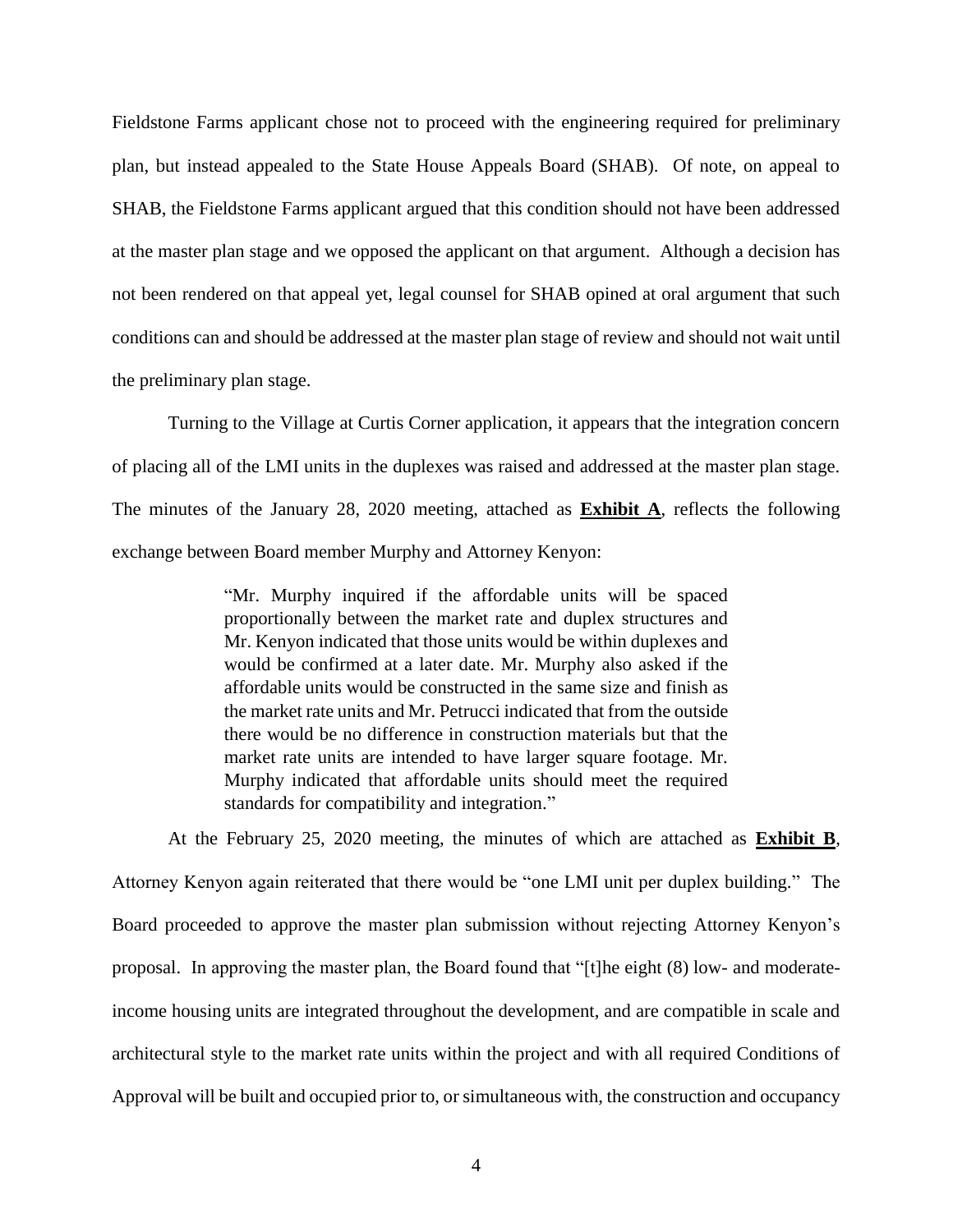of market rate units." But, unlike for the Fieldstone Farms approval, the Board did not place a condition on the Village at Curtis Corner master plan approval requiring the applicant to alter its original proposal for placement of the LMI units.

One likely explanation for this series of events, where the proposed LMI placement was questioned in January and master plan approval issued without addressing that concern in February, is that the Affordable Housing Collaborative (AHC) gave a positive recommendation for the proposal after the January meeting and before the February meeting. That recommendation is attached as **Exhibit C**. In the recommendation, the AHC concluded that the duplex proposal presented an "innovative approach" that was "consistent with the requirement for affordable housing units to be compatible with market rate units."

One final issue is that, in condition 4 of the Village at Curtis Corner master plan approval, the Board required that the "[p]roposed LMI Housing units shall be integrated throughout the development, shall be compatible in scale and architectural style to the market rate units within the project, and they shall be built and offered for occupancy simultaneously with the construction and occupancy of the market rate units." The question arose at the recent 12/1/20 Board meeting of whether this condition in the master plan allows the Board to revisit at the preliminary plan stage the placement of LMI units in duplexes. In our opinion, it does not.

Unlike the Fieldstone Farms conditional approval, which explicitly rejected the applicant's proposal with regard to placement of LMI units, condition 4 of this master plan approval does not reject or address the applicant's proposal at master plan to have the LMI units placed in the duplexes. Instead, condition 4 requires the applicant to follow the statutory compatibility and integration requirements in the preliminary plan proposal. Condition 4 is best understood as addressed to aspects of LMI housing that were not raised in the master plan proposal, such as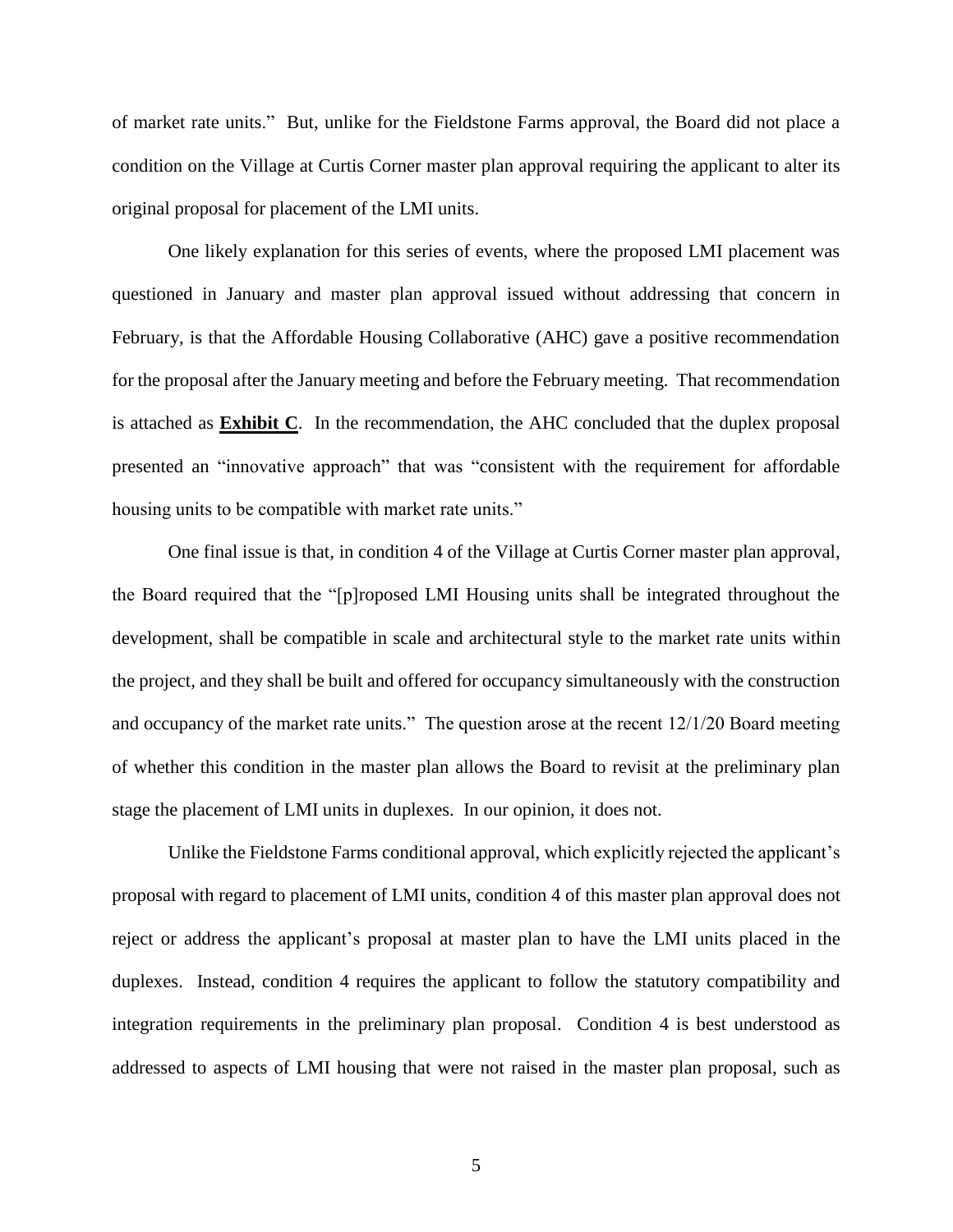bedroom count, unit size, architectural renderings, *etc*. Because the applicant expressly proposed placing the LMI units in the duplexes as part of the master plan proposal, and the Board approved the master plan without rejecting that aspect of the proposal, that aspect of the applicant's proposal is vested pursuant to RIGL 45-23-40(g). Because the engineering plans produced at the preliminary plan stage have not introduced a newly discovered engineering reason to not place the LMI units in the duplexes, the Board cannot now reconsider this issue at the preliminary plan stage.

## **III. The LMI units must be compatible with all market rate units in the project, including both the duplex market rate units and the single-family market rate units.**

In addition to the requirement of integration of LMI units, RIGL  $45-53-4(a)(4)(v)(C)$ requires that "[a]ll low and moderate income housing units proposed" must be "compatible in scale and architectural style to the market rate units within the project." The question presented is what the comparators are when making the determination of compatibility. This question is answered by the text of the statute. On one side of the ledger is "[a]ll low and moderate income housing units." This means that the LMI units themselves must be judged for compatibility, not the duplexes in which the LMI units are located. The LMI units must be compared to "the market rate units within the project." The statute does not allow for the LMI units to only be compared to a subcategory of market rate units in the project. Instead, the LMI units must be compared to all of the market rate units in the project, including both the market rate units in the duplexes and the market rate single-family homes.

In making this comparison, the statute does not require the LMI units and the market rate units to be *equal* in size, scale, or architecture. Instead, the statute requires that the LMI units and market rate units be *compatible*. The LMI Housing Act does not define compatibility, so an ordinary dictionary definition of this term should be applied. Merriam-Webster defines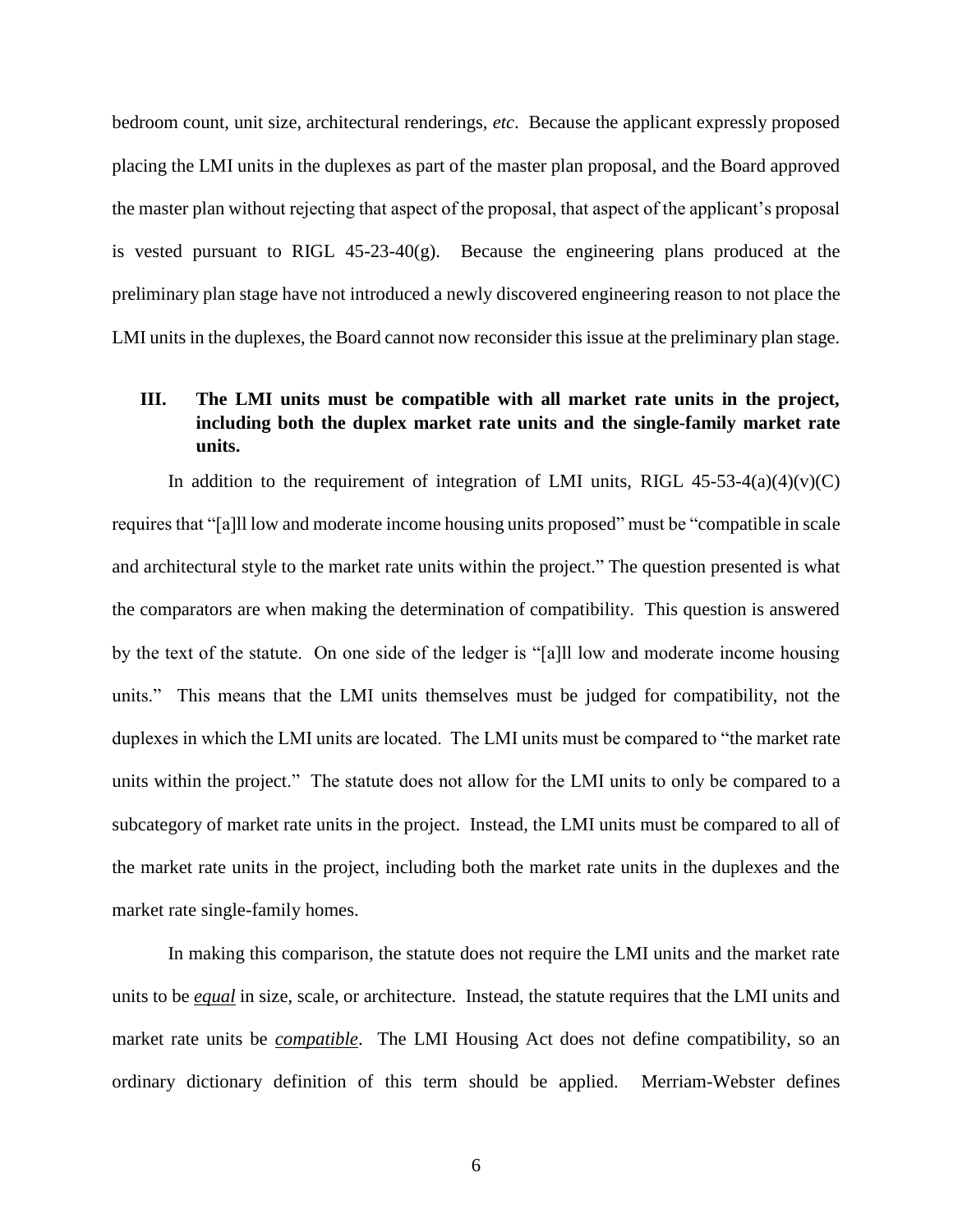"compatible" as "capable of existing together in harmony." Therefore, in order to make a positive finding on this prong, the LMI units must fit harmoniously with both the market rate duplex units and market rate single-family homes. This doesn't mean that the LMI units must be exactly the same size as all of the other market rate units. But it does mean that the LMI units should not stick out or be treated as less important than the market rate units. For instance, if all of the market rate single-family homes have at least three bedrooms and two bathrooms to accommodate a family with children, the Board could reasonably conclude that the LMI units should not be restricted to having fewer bedrooms or one bathroom and, thus, not be suitable for a family. If the Board determined that presented a concern when comparing LMI duplex units to single-family units, the Board could impose a condition to address that concern, in order to make a positive finding on RIGL 45-53-4(a)(4)(v)(C).

Finally, determining whether the LMI units are compatible or harmonious with the market rate units in a development is not reducible to a bright-line test. Therefore, making this comparison requires the exercise of judgment and discretion by the Board. The Board should exercise this discretion in light of the stated purpose of the LMI Housing Act, which is "to provide for housing opportunities for low and moderate income individuals and families in each city and town of the state." See RIGL 45-53-2; Grilli, *et al.*, v. Atlantic East, *et al.*, P2-2009-7122, P2-2009-7095 (R.I. Super. Ct., filed Feb. 10, 2012). In that case, which is the only published Rhode Island case that sheds light on this question. Judge McGuirl affirmed SHAB's decision to overturn the Narragansett Planning Board's denial of a proposed development containing LMI housing. In affirming SHAB's decision, the Court noted that the Act does not define the term "integration," and that this term should be interpreted in light of the Act's stated purpose, which is to promote affordable housing. The same can be said for the term "compatible."